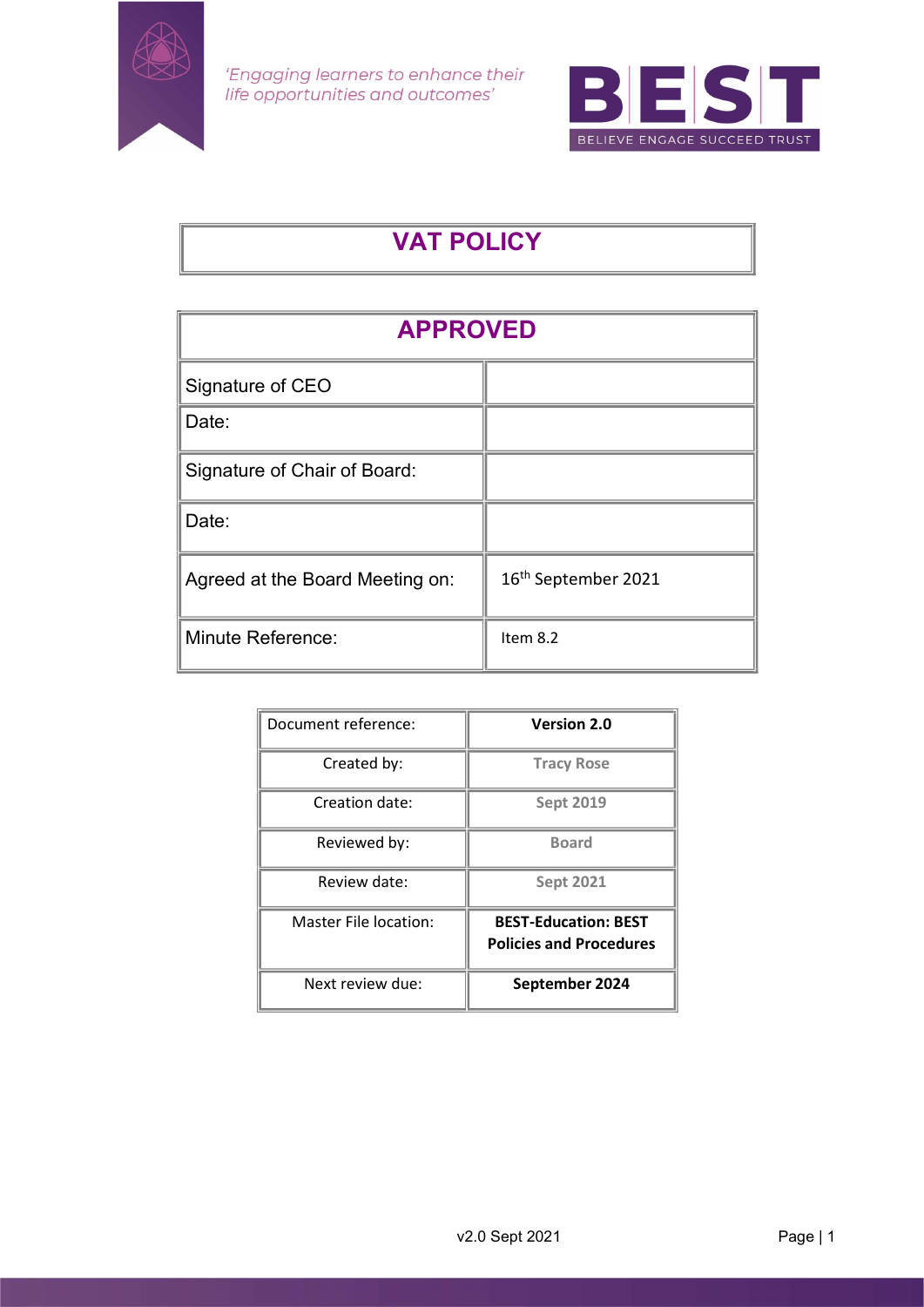## **CONTENTS**

| $1 \quad$    |                                                                                   |  |
|--------------|-----------------------------------------------------------------------------------|--|
| $2^{\circ}$  |                                                                                   |  |
| $\mathbf{3}$ |                                                                                   |  |
| 4            |                                                                                   |  |
|              |                                                                                   |  |
| 6            | <b>BASIS OF APPORTIONMENT OF INPUT VAT RECLAIMED ON NON-BUSINESS AND BUSINESS</b> |  |
|              |                                                                                   |  |
|              |                                                                                   |  |
| 9            |                                                                                   |  |
|              |                                                                                   |  |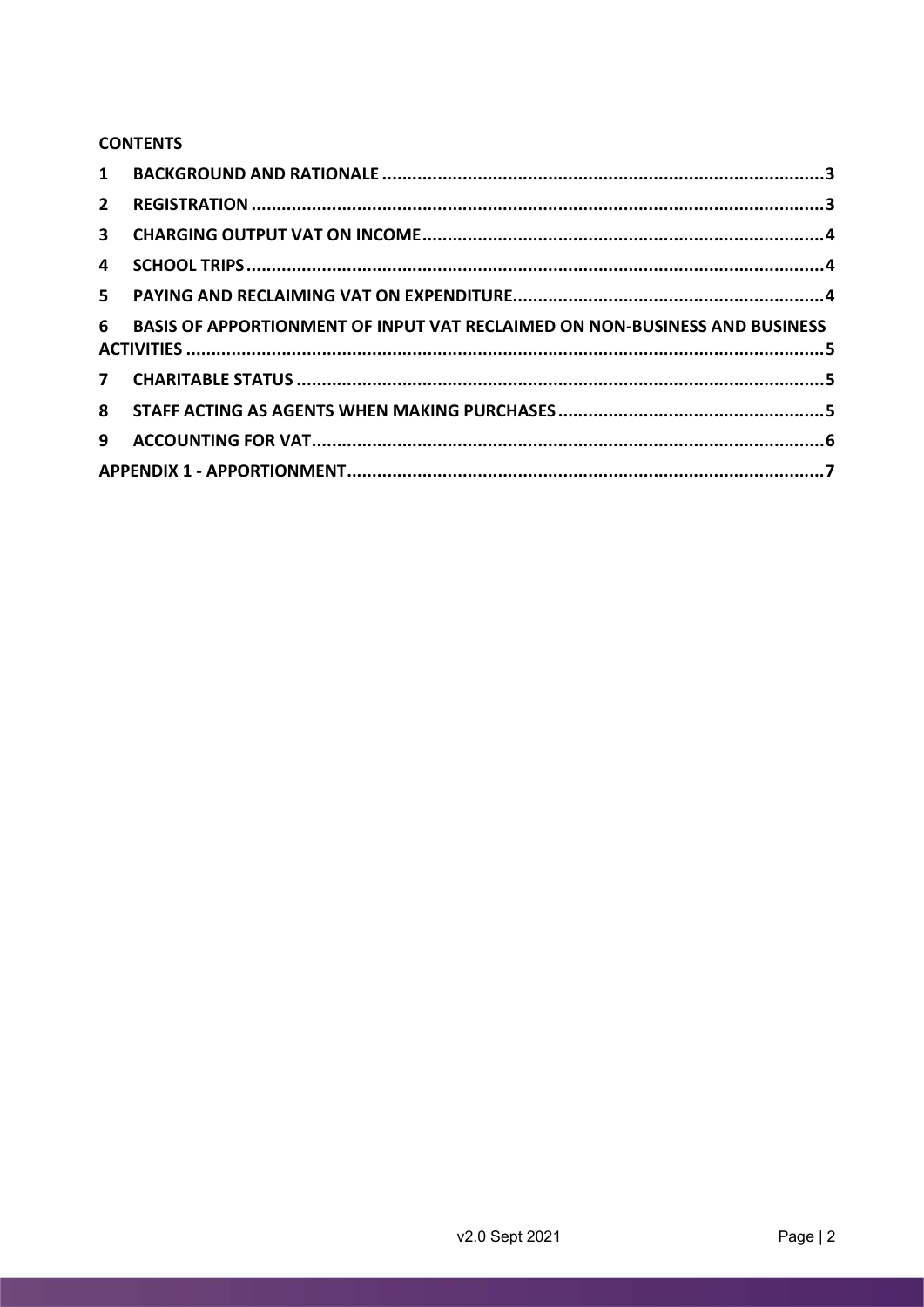# 1 BACKGROUND AND RATIONALE

- 1.1 The purpose of this policy and associated procedures is to ensure that the Believe Engage Succeed Trust (BEST or "the Trust") maintains and develops systems of financial control which conform to the requirements both of propriety and of good financial management. It is essential that these systems operate properly to meet the requirements of the Trust's Funding Agreement with the Department for Education (DfE).
- 1.2 The policy covers all aspects of VAT in relation to the Trust, including the ways these are impacted by its charitable status. This also includes the way costs are classified or apportioned as business / non-business use.
- 1.3 This policy relates to the Trust and all of its academies. Adherence to the principles and procedures contained in this policy is mandatory for all staff.
- 1.4 This policy is designed to be consistent with:
	- ESFA Academy Trust Handbook
	- Trust Articles of Association / Constitution
	- Master and Supplemental Funding Agreements
	- HM Treasury's "Regularity, Propriety and Value for Money".
- 1.5 This policy is an appendix to the BEST Finance Policy.
- 1.6 The requirement for VAT registration is determined by reference to the nature of and total value of goods and services provided by the Trust's business and non-business activities.
- 1.7 The Trust acknowledges that VAT legislation is a complex area requiring careful consideration and that errors can potentially lead to charges of interest and penalties. Detailed information regarding the rules for charging and reclaiming VAT can be obtained from the HMRC website www.hmrc.gov.uk/vat/index.htm or via the HMRC VAT helpline 0300 200 3700.
- 1.8 The Trust's auditors and/or finance service providers may also be contacted for guidance and answers to general and specific queries.

# 2 REGISTRATION

- 2.1 Registration for VAT purposes is required if the turnover of taxable supplies (i.e. business activities; standard, reduced and zero rated) exceeds a limit determined by HMRC within any twelve month rolling period (set at  $E$ 85,000 and remaining in place until 31<sup>st</sup> March 2024).
- 2.2 The Trust will carry out a monthly check of the total taxable supplies to ensure that based on a 12-month rolling period turnover is below the limit determined by HRMC.
- 2.3 Where turnover reaches the limit set by HMRC, the Trust will register for VAT and account for VAT from the date of the requirement to register, in accordance with VAT legislation,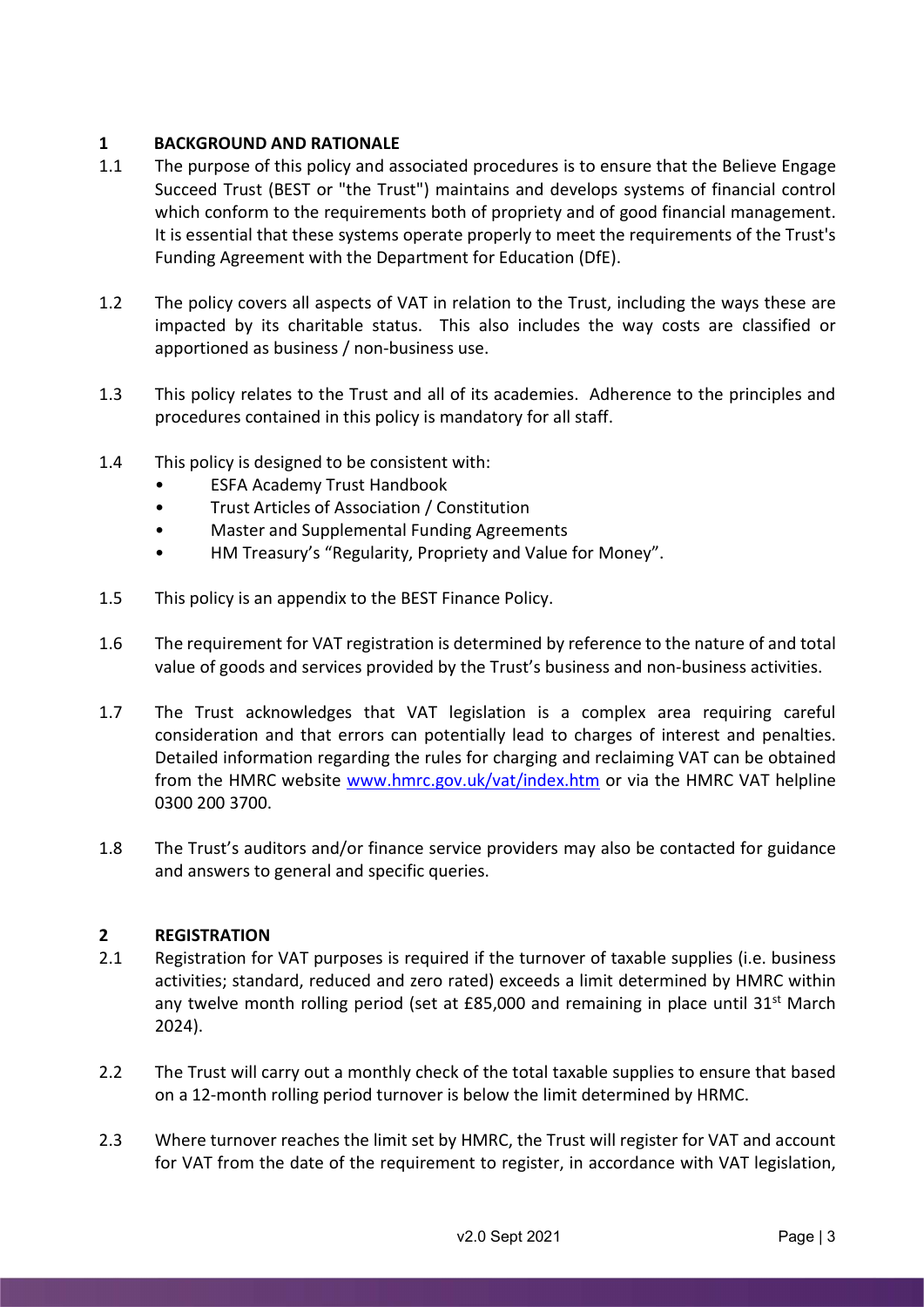even if the Trust has not received a registration number and certificate from HMRC. In such circumstances, the Trust will then review its responsibilities upon receipt of its registration number.

2.4 The Trust has the option to register voluntarily for VAT if taxable supplies are below the set turnover limit. The Trust will then account for VAT from the date of application, in accordance with VAT legislation.

# 3 CHARGING OUTPUT VAT ON INCOME

3.1 The Trust is not VAT registered and, therefore, VAT must not be added to invoices raised relating to services provided by the Trust or any of the academies within it.

#### 4 SCHOOL TRIPS

4.1 The Trust will consider each proposed school trip and only undertake those that are determined to be for educational purposes, designed to supplement the curriculum. Where the Trust determines that a school trip is not for educational purposes the trip will be deemed a taxable business supply and not claim back any VAT.

# 5 PAYING AND RECLAIMING VAT ON EXPENDITURE

- 5.1 When charged VAT, it will be paid in full by the Trust.
- 5.2 The Trust is able to recover VAT in relation to costs (inputs) attributable to non-business activities, even though it is not VAT registered. Guidance on VAT invoices, including 'Simplified Receipts' can be found at https://www.gov.uk/vat-record-keeping/vat-invoices.
- 5.3 Input VAT cannot be recovered for business activities. Input VAT that relates specifically to business activities will be disallowed in full. Business activities are those activities designed to generate income that are not part of, or closely related to, the free provision of education by the school. Supplies associated with business activities will either be taxable or exempt.
- 5.4 Where the Trust incurs expenses related to both business and non-business activity then an agreed apportionment methodology will be applied to determine the proportion of input VAT that will be disallowed. See Section 6 below.
- 5.5 The Trust will record within its Financial Management System the types of income and costs being incurred and whether these are non-business, taxable business or exempt business supplies.
- 5.6 A VAT126 / S33B claim will be submitted to HMRC on a monthly basis in accordance with the following:
	- claims will not include invoices dated earlier than the date of conversion
	- VAT returns will not include invoices dated after the period covered by the return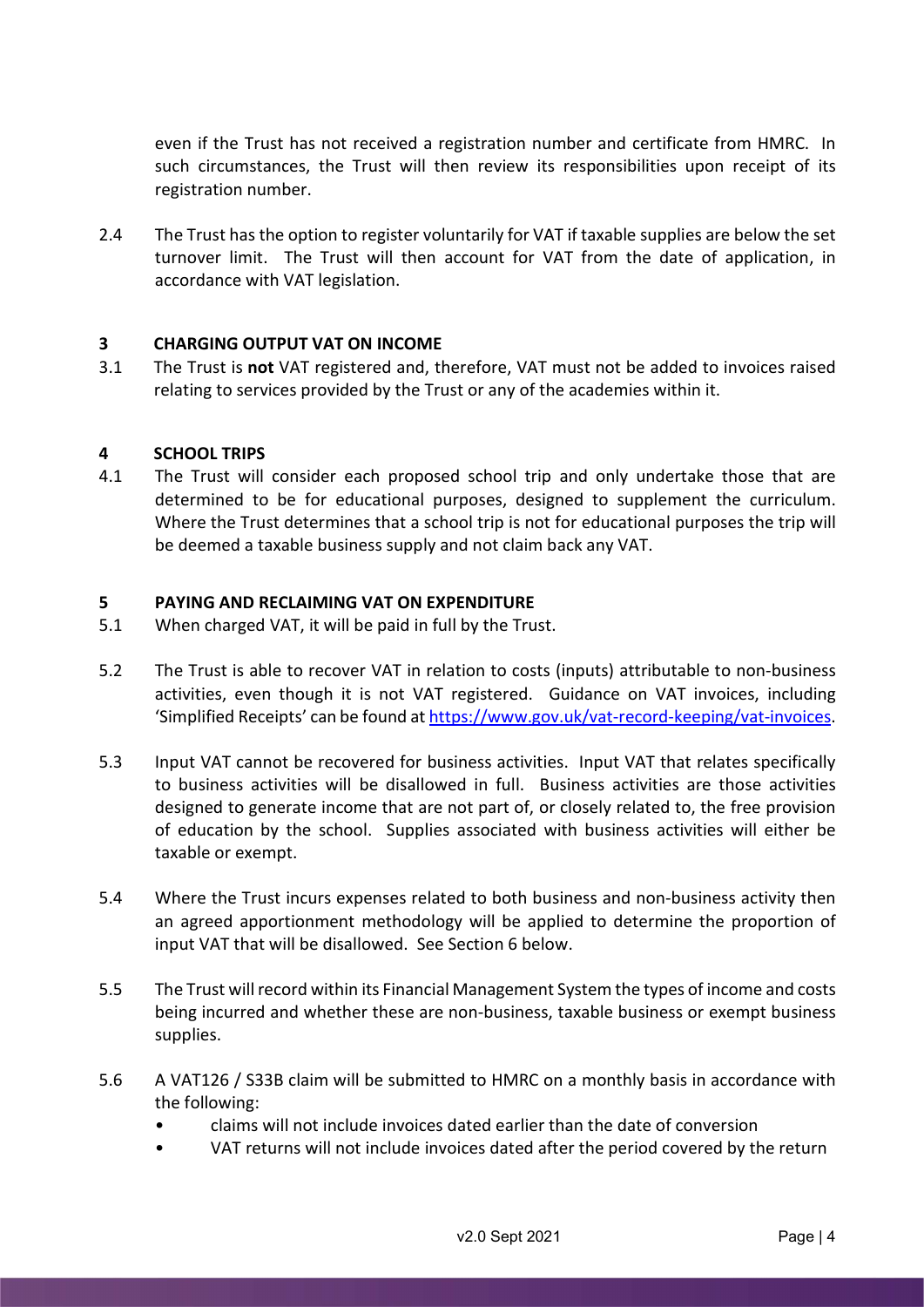the Trust has determined that both non-business and business activities are being undertaken. The input tax (costs) relating to these activities will not be fully recoverable. As such, the Trust will need to calculate how much input tax can be reclaimed using a fair and reasonable apportionment method.

# 6 BASIS OF APPORTIONMENT OF INPUT VAT RECLAIMED ON NON-BUSINESS AND BUSINESS ACTIVITIES

- 6.1 Where costs are incurred for both business and non-business activities, the VAT will be apportioned on a fair and reasonable basis.
- 6.2 The Trust is free to choose a suitable approach to apportionment, which is simple to understand and operate and is consistently applied. As the costs requiring apportionment will normally relate to specific academies, the Trust uses a separate apportionment basis for each academy. The apportionment used for each academy is set out in Appendix 1.
- 6.3 The business activity recorded in the statutory accounts to 31st of August of the preceding year will be used to calculate the apportionment rate to be applied from the following January. For example, the final accounts from 31st August 2021 are used to calculate the apportionment from 1st January 2022.

# 7 CHARITABLE STATUS

7.1 As a charity, the Trust qualifies for certain zero rating reliefs as described in the VAT guidance for charities and not-for-profit organisations issued by HMRC. Where conditions are met, the Trust will provide suppliers with a certificate of eligibility in order to qualify for the relief.

Examples of the types of supply that may qualify for relief are:

- the construction of new buildings intended solely for use for a relevant charitable purpose
- aids and facilities for the disabled
- approved alteration to listed buildings used for charitable purposes.
- 7.2 Income from fundraising events may be classed as exempt supplies where certain conditions apply and the number of the same type of events held at the same location do not exceed 15 in any year. Events with gross takings of less than £1,000 do not count towards the 15 event limit. The Trust will regularly monitor the number of events taking place within each year to ensure that exemption remains appropriate https://www.gov.uk/government/publications/charity-fundraising-eventsexemptions/fundraising-events-exemption-for-charities-and-other-qualifying-bodies

#### 8 STAFF ACTING AS AGENTS WHEN MAKING PURCHASES

8.1 If a purchase is made by a member of staff acting as an agent on behalf of the Trust, prior approval must be obtained before the purchase is made. Any purchases made by staff for which reimbursement is required must go through the appropriate authorisation channels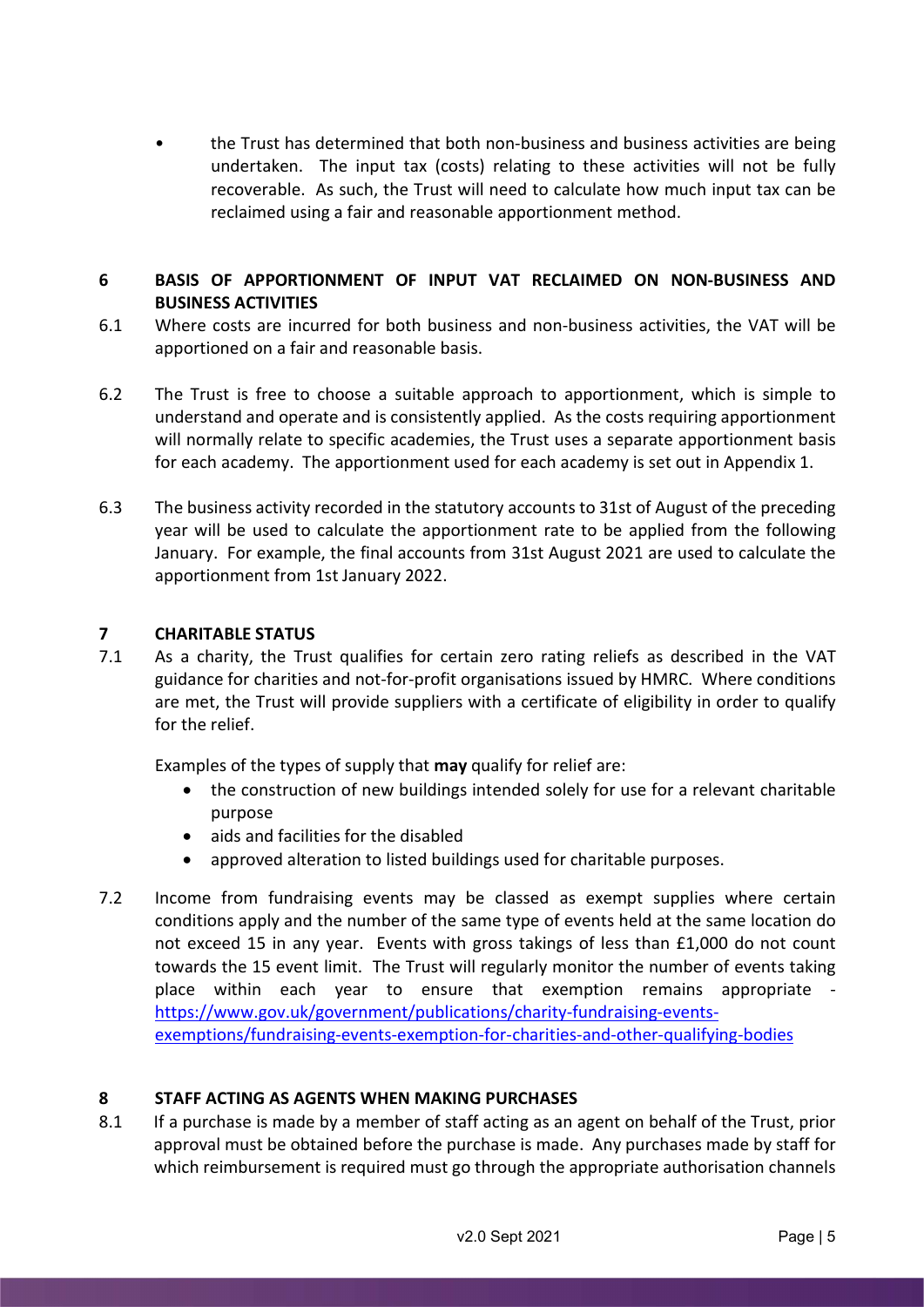before any reimbursement payment is made to staff. All supporting documentation will be filed with the relevant invoice.

# 9 ACCOUNTING FOR VAT

- 9.1 The following documentation should be held as evidence to support a VAT claim:
	- VAT PSF system Report
	- hard copy of original VAT 126 report before any adjustments are made
	- valid VAT invoices
	- petty cash claim forms and associated receipts and paperwork
	- details of income received including sales invoices and listing of direct receipts for which sales invoices have not been raised (the date of receipt will be the tax point)
	- details of any apportionment calculations
	- copy of any adjustments made (on PSF a copy of the journal will suffice)
	- hard copy of signed submitted VAT126 report after adjustments have been made.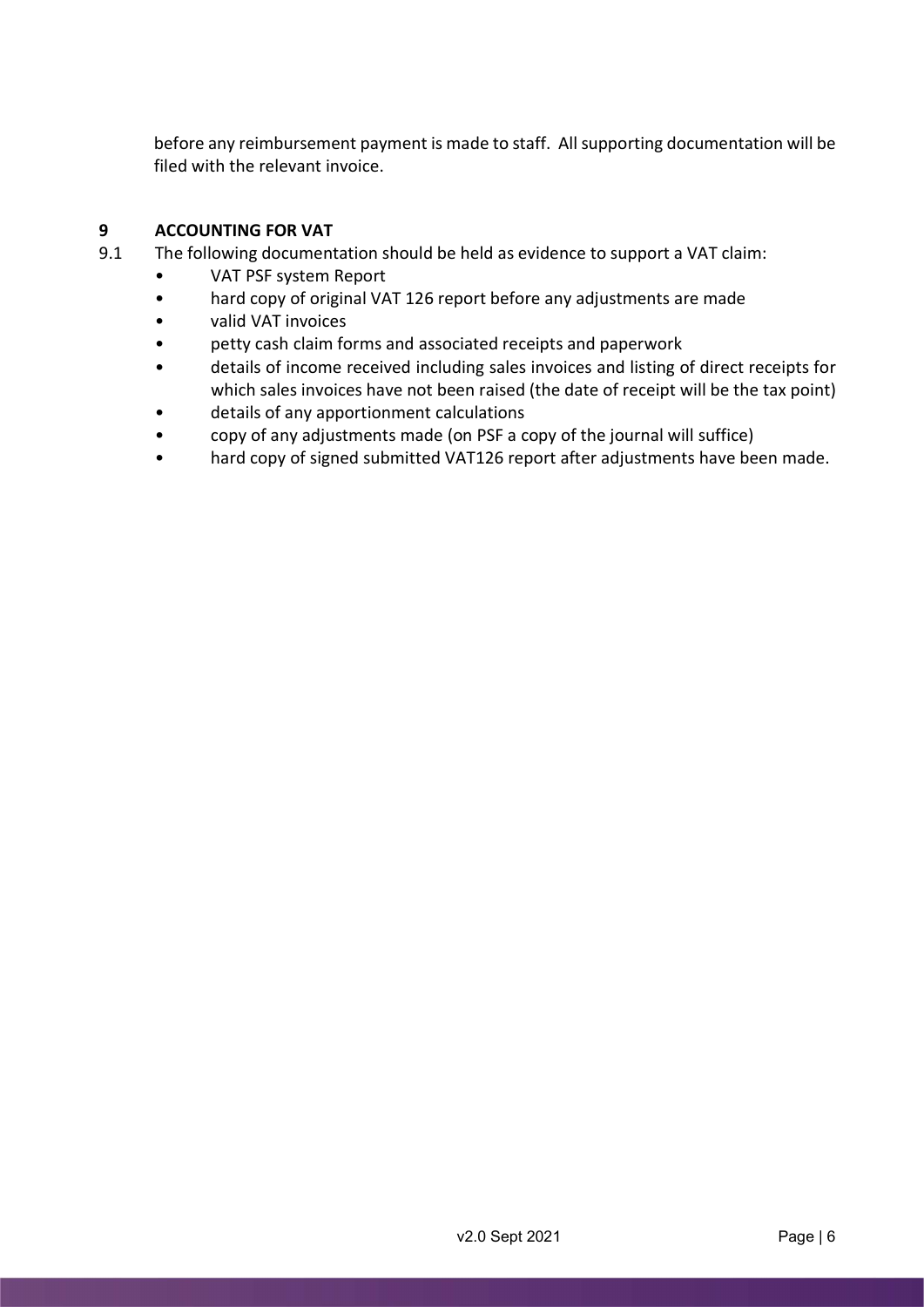# APPENDIX 1 - APPORTIONMENT

## Period to be used for Calculating Apportionment

The business activity recorded in the statutory accounts to 31st of August of the preceding year will be used to calculate the apportionment rate to be applied from the following January. For example, the final accounts from 31st August 2021 are used to calculate the apportionment from 1st January 2022.

#### The Albany Apportionment Basis

The Trust has reviewed the costs incurred at The Albany and has determined that, currently, VAT does not require apportionment as only non-business income is received.

#### Riverwalk School Apportionment Basis

The Trust has reviewed the costs incurred at Riverwalk School and has determined that, currently, VAT requiring apportionment relates only to non-business income and letting income.

Where specific amounts of input VAT are incurred in generating both the non-business income and the letting income of the Trust then the percentage of that input VAT that will be disallowed shall be calculated using the following formula:

Letting Income

Letting Income + Non-Business Income

Apportionment will be applied to the electricity utility bills for Riverwalk School. This approach will be reviewed annually in the light of any changes to the business activity of the school. Further, if the school incurs any one-off costs relating to the specific premises from which the letting income is generated, then the appropriate apportionment of any VAT incurred will be determined at that time.

#### Warren School Apportionment Basis

The Trust has reviewed the costs incurred at Warren School and has determined that, currently, VAT requiring apportionment relates only to non-business income and letting income.

Where specific amounts of input VAT are incurred in generating both the non-business income and the letting income of the Trust then the percentage of that input VAT that will be disallowed shall be calculated using the following formula:

Letting Income

Letting Income + Non-Business Income